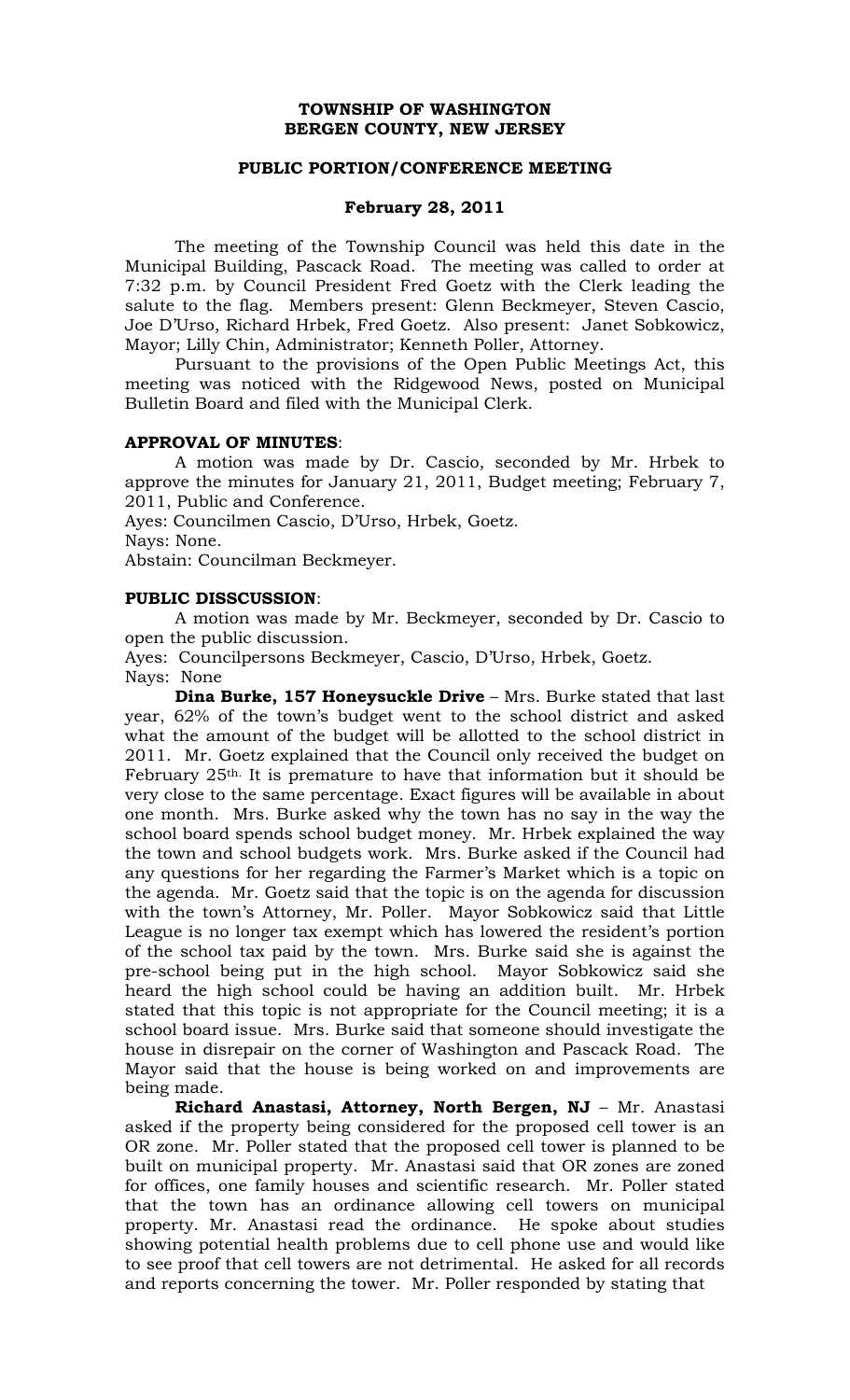Page 2 February 28, 2011

the FCC has provided information through studies that cell towers are safe. Mr. Poller stated that the town would give him any information available with a written OPRA request. Mr. Anastasi spoke about an article he read about a nearby town's cell tower construction. He said that the size of a cell tower base could cause problems for surrounding properties.

**David Phillips, 320 Hudson Avenue** - Mr. Phillips asked if the area for the proposed cell tower is zoned for that type of structure. He asked if health issues have been taken into account. He asked if there is going to be a noise issue. He asked if there could be safety problems with the ambulance and police departments. He spoke about the fuel needed to power the tower. He asked if the DEP has approved the project. He spoke of the amount of land needed for a single tower. He spoke about the fees involved in the process of buying the property. He said that the tower on the GSP could make the township's tower unnecessary.

**Naseem Gilani, 316 Hudson Avenue** - Mrs. Gilani said she is a geneticist and spoke about her feelings concerning the change that the neighborhood will go through if the town erects a cell tower next to town hall. She said that there is evidence that a cell phone tower will cause probable future health problems affecting the people who will be living around the tower.

**Michael Ullman, 2 Clark Avenue** - Mr. Ullman asked a question regarding the height increases the town approved during the course of discussion and negotiations with the cell phone carriers. Mr. Hrbek stated that during the process the town learned that it was in its best interest to provide enough height for several carriers to be able to use the tower. Mr. D'Urso said that the town has compromised on the height of the tower. He stated that he is not in favor of the present proposed location. Mr. Goetz said that all carriers came back, after studying the town's needs, and agreed that the town hall property was best suited. Unless the tower is erected high enough, there is a possibility that at some point in time a second tower would need to be built. Mr. Ullman said that the tower height seemed arbitrary. He asked if the master plan has been updated and consulted for alternative and better suited properties for the tower. He stated that the municipality should not regulate the placement of the tower on municipal-owned property. Mr. Ullman asked if the Council had discussed the style of the tower to keep its aesthetic impact as minimal as possible.

**Bea Napier, 324 Hudson Avenue** - Mrs. Napier asked what the town will do with the property next to town hall if they buy it. Mr. Goetz stated that there is no specific plan for it at this time. The town has been interested in buying the parcel for a long time and now the opportunity has presented itself. Mrs. Napier stated that the town is rushing into building the tower and there are other technologies that should be looked into before moving ahead.

**Joanne Anastasi, 330 Pascack Road** - Mrs. Anastasi said that she did not think that in this economic climate that the town should purchase the property next to town hall. Mr. Goetz said that there are many possibilities for the property and the town is exploring all the possibilities. Mrs. Anastasi stated that there is an erosion issue on the property next to town hall. She stated a parking lot would make the situation worse.

**Charles Matasker, 347 Jackson Avenue** - Mr. Matasker stated that he does not think that the people of the Township of Washington want the town to buy the property next to town hall. He said that this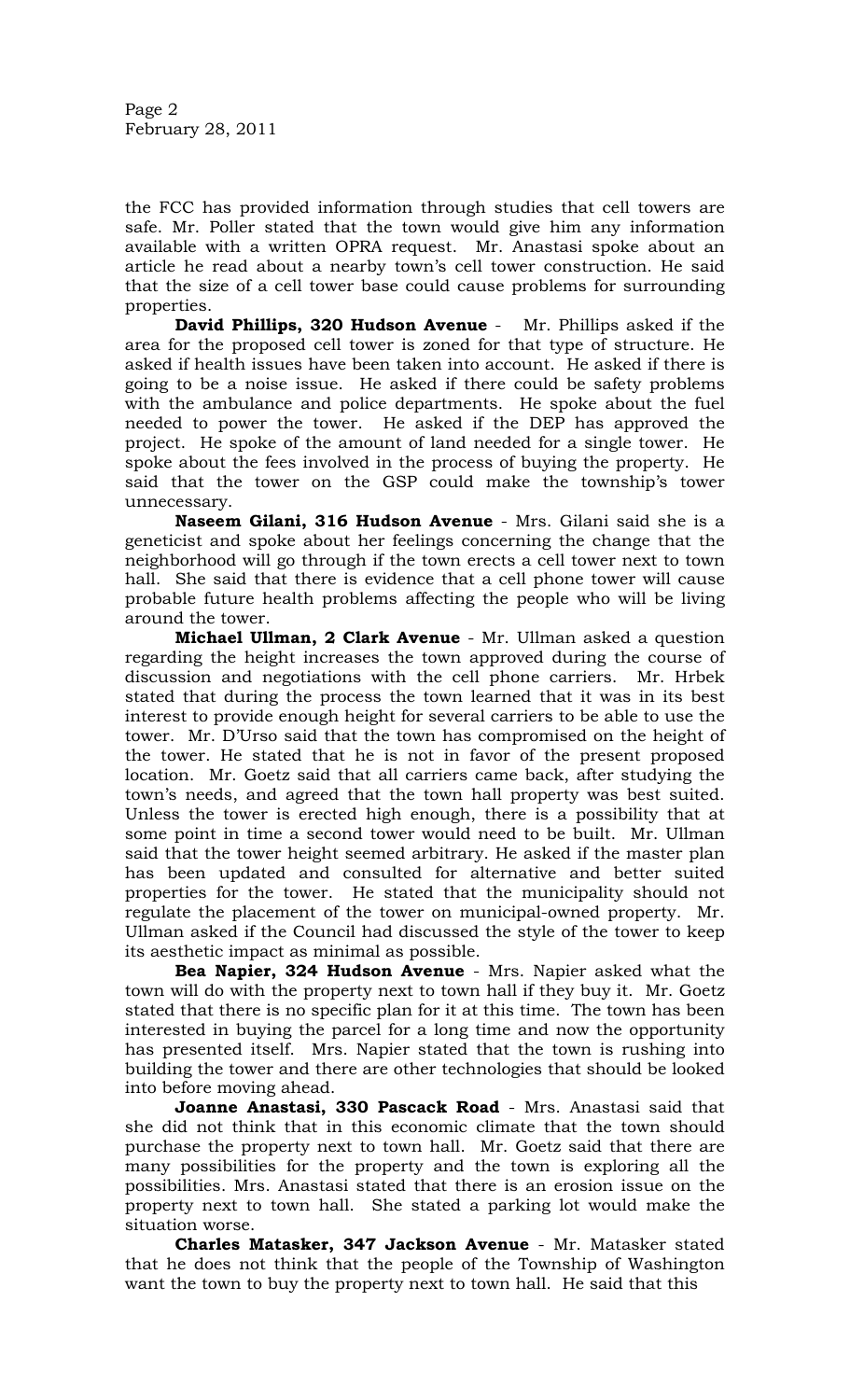Page 3 February 28, 2011

area is overused. He said that the Council has the power to not allow a cell phone tower on the property or in the town. He said that he spent thousands of extra dollars on an addition for his house and wants the town to reimburse him if the cell tower goes up. Mr. D'Urso spoke about the idea of putting the cell tower in a different spot that he has in mind. He asked Council to consider discussing the topic in closed session.

**Raymond Bernroth, 838 Crest Place** - Mr. Bernroth said that during the many prior meetings concerning the cell tower that he has attended no one came out against it. Now there are many opposing people at this meeting. He stated that he would like the tower to be built soon.

**Robert Bruno, 697 Hillcrest Road** - Mr. Bruno asked if the owner of the properties on the corner of Pascack Road and Washington Avenue obtained the proper permits to raise the properties in the back. The second question was if testing was done on the soil that was brought in. The Mayor said that the town engineer was doing the testing and she has not seen the results as of yet. She stated that the owner has received summons for work done without the proper permits. Mr. Bruno asked why the town would buy the Hudson Avenue property without a specific plan for the property. Mr. Goetz said that the cell tower is going on municipal property next to the Police Department. Mr. Hrbek spoke about the lack of parking and the cramped area aground the Municipal complex. The subject of buying the property has been ongoing by Council for many years. Mr. Poller stated that the revenue stream from the cell phone companies would offset the cost of purchasing of the property.

**Margaret Philis, 326 Hudson Avenue** - Mrs. Philis stated that putting a cell tower across the street from her home is selfish and inconsiderate. Mr. Goetz stated that the tower is not going up in front of her home; it is going on municipal property. He said that the town will do everything possible to minimize the impact on the neighborhood.

**Mr. Philis, 326 Hudson Avenue** - Mr. Philis said the town should build a new a building for the DMF at VFW property. Then the town can use the property between town hall and the bank to erect the cell tower. He stated that the Municipal property on Hudson Avenue is too small to house everything on it. Mr. Goetz said that the Council has been discussing this topic for more than a year and many scenarios have been discussed. The Council will take everything the residents say into consideration when discussing situations and making decisions.

**Albert Cundall, 380 Jackson Avenue** - Mr. Cundall said that there is technology that will make the cell tower unnecessary in the near future. He said that he has spoken to a person at ATT and the Council should speak to that person also. There are other options that our town should look into.

**Sandra Philips, 321 Hudson Avenue** - Mrs. Philips asked what the town has done to buy the property. Mr. Goetz stated that no legal steps have been taken yet. Mrs. Philips said that the Mayor told her that the cell tower can not be put up without the additional property. Mr. Poller said that engineers have worked out the design of the tower and sheds without the purchase of the next door property. Having the additional property would give the project a better fit. Mrs. Philips asked if the project is going back out to bid. Mr. Goetz said it was not, a bid has already been accepted. Mrs. Philips asked about the number of carriers on the tower and the way it is worded in the proposed ordinance. She stated that there are better locations in the town for the tower.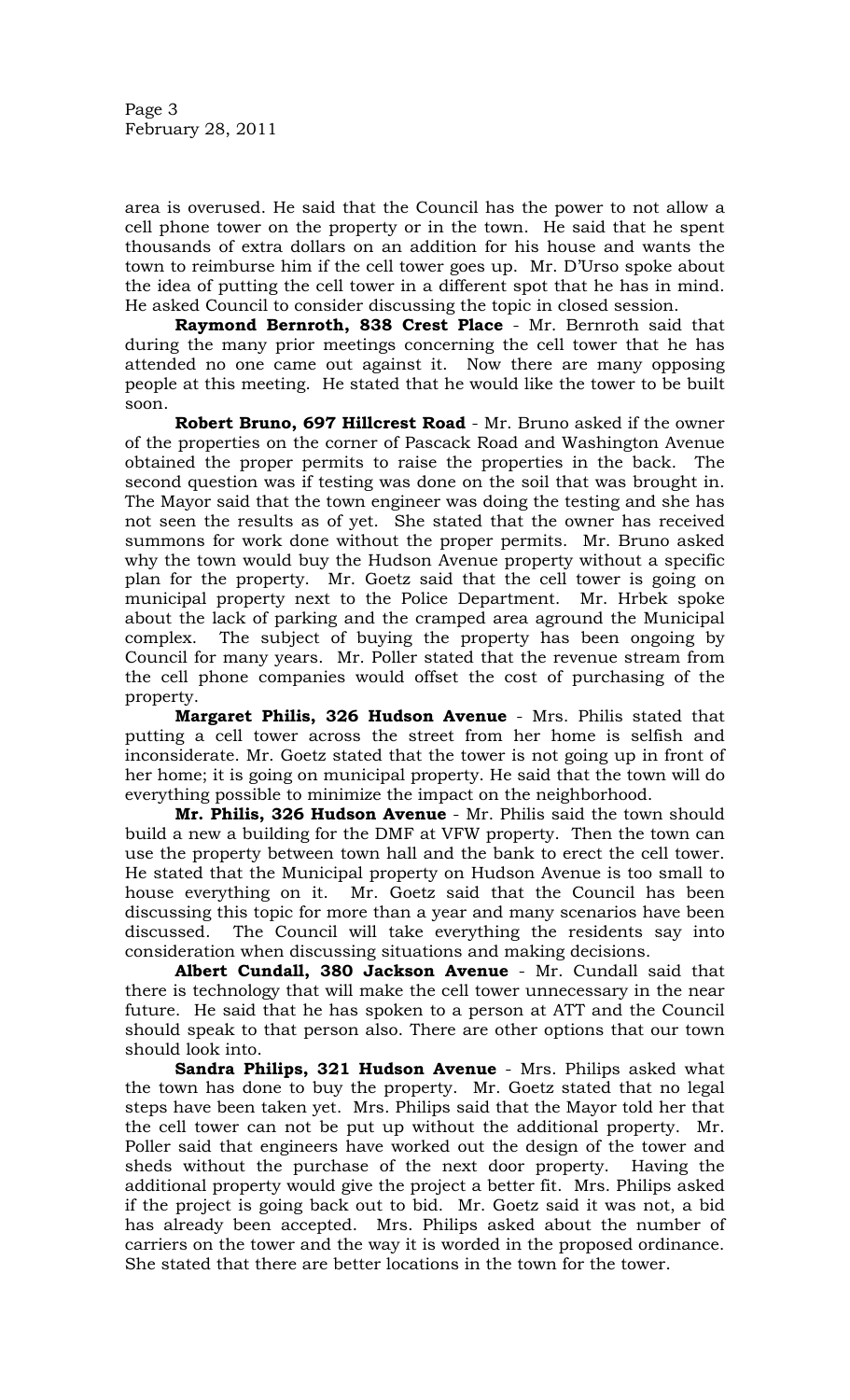Page 4 February 28, 2011

**Cynthia Cannon, 804 Manhattan Avenue** - Mrs. Cannon stated that a cell tower will change the climate of the neighborhood. The people in the neighborhood already put up with noise and traffic from the Municipal complex and shopping center. She said that she can not use her cell phone in her house. She spoke about the cell tower on the GSP. She spoke about the town's contract with the cell phone company.

**David Phillips, 320 Hudson Avenue** - Mr. Phillips said there is not enough room for a tower with more than one carrier on the Municipal property as it stands.

There being no other comments or questions from the public a motion was made by Mr. Hrbek, seconded by Dr. Cascio to close the Public portion of the meeting.

Ayes: Councilmen Beckmeyer, Cascio, D'Urso, Hrbek, Goetz. Nays: None.

 Ordinance 11-01 was discussed. Due to an error in the title of the ordinance as well as conflicting Council views, the ordinance was tabled for further discussion. Mr. Goetz asked for a motion to have the ordinance readvertised with the tower height of 125 feet. A motion was made by Mr. Hrbek, seconded by Dr. Cascio.

Ayes: Councilmen Cascio, Hrbek, Goetz.

Nays: Councilmen Beckmeyer, D'Urso.

 It was then decided that the Attorney would do a new ordinance for reintroduction.

The Clerk read Ordinance 11-02 entitled: AN ORDINANCE UNDER CHAPTER 55 OF THE CODE OF THE TOWNSHIP OF WASHINGTON SETTING FORTH THE RATE OF COMPENSATIONA DN MANNER OF PAYMENT OF CROSSING GUARDS IN SAID MUNICIPALITY FOR THE YEAR 2011.

A motion was made by Mr. Beckmeyer, seconded by Mr. D'Urso to introduce and pass Ordinance 11-02 at first reading by title.

Ayes: Councilpersons Beckmeyer, Cascio, D'Urso, Hrbek, Goetz. Nays: None

The following resolution was presented and adopted on a motion by Mr. Beckmeyer, seconded by Mr. Cascio.

Ayes: Councilpersons Beckmeyer, Cascio, D'Urso, Hrbek, Goetz. Nays: None

 WHEREAS, Ordinance No.11-02 entitled: AN ORDINANCE UNDER CHAPTER 55 OF THE CODE OF THE TOWNSHIP OF WASHINGTON SETTING FORTH THE RATE OF COMPENSATION AND MANNER OF PAYMENT OF CROSSING GUARDS IN SAID MUNICIPALITY FOR THE YEAR 2011 was introduced and passed at first reading by title at a meeting of the Township Council of the Township of Washington on the 28th day of February 2011.

 NOW, THEREFORE, BE IT RESOLVED, that further consideration for final passage and public hearing of said ordinance shall be held on the 8th day of March 14, 2011 at 7:30 o'clock in the evening, prevailing time, or as soon thereafter as said matter can by reached in the Municipal Building, Pascack Road, Township of Washington, NJ at which time and place all persons who may be interested will be given an opportunity to be heard concerning said ordinance;

 BE IT FURTHER RESOLVED, that the Township Clerk is authorized to advertise in the Ridgewood News a newspaper circulated in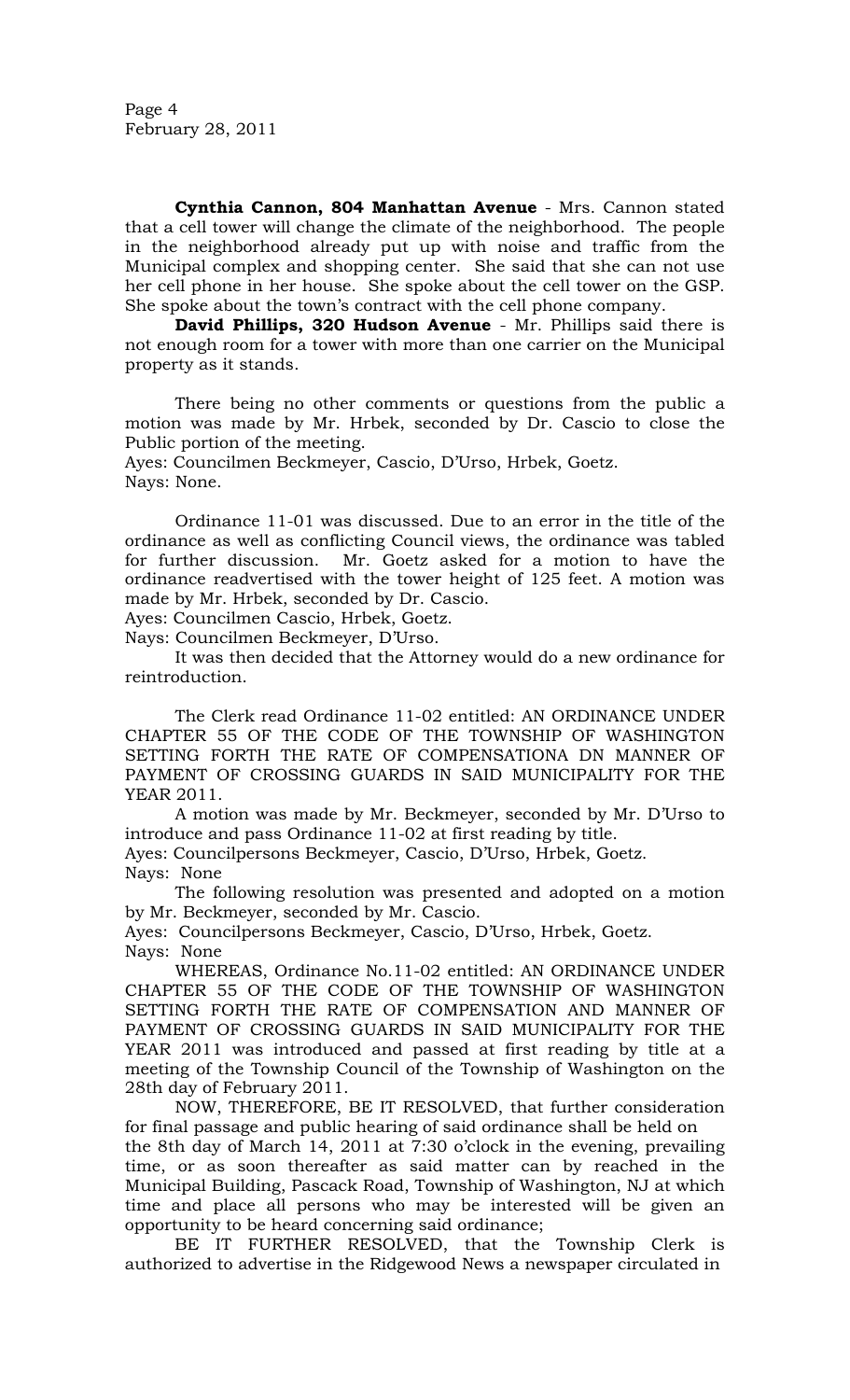Page 5 February 28, 2011

this Township, the introduction and notice of further consideration for final passage and public hearing of this ordinance as required by law. Ayes: Councilpersons Beckmeyer, Cascio, D'Urso, Hrbek, Goetz Nays: None.

Ordinance 11-03 was discussed and tabled for further discussion. Ordinance 11-04 was discussed and tabled for further discussion. Ordinance 11-05 was tabled for discussion in conference session.

# **CONSENT AGENDA**:

The Consent Agenda was presented and adopted on a motion by Mr. Beckmeyer, seconded by Dr. Cascio.

Ayes: Councilmen Beckmeyer, Cascio, D'Urso, Hrbek, Goetz. Nays: None.

The following resolutions were part of the Consent Agenda and were made available to the Governing Body and the Public prior to the meeting.

 WHEREAS, an overpayment was received for Block 3201, Lot 2, Qualifier C086D, former homeowners Andrew and Fern Sulzer and current owner, Rose Ann Repetto, for the 4th<sup>d</sup> quarter 2010. Said property was awarded a tax reduction due to a successful tax appeal. The reduction of  $$1,073.92$  is prorated 210 days for Mr. & Mrs. Sulzer = \$626.56 and 150 days for Rose Ann Repetto =\$447.36.

WHEREAS, under the N.J.S.A. 54:3-27.2, in the event a taxpayer is successful in an appeal from a reduced assessment, the taxing district shall refund any excess taxes paid, and:

NOW THEREFORE, BE IT RESOLVED, by the Township Council of the Township of Washington, New Jersey that the Chief Financial Officer, Jacqueline Do, be authorized to issue a refund to:

| Andrew and Fern Sulzer  | Rose Ann Repetto         |
|-------------------------|--------------------------|
| 258 Mountain View Drive | 86 Windsor Cr            |
| Mahwah, NJ 07430        | Washington Tsp, NJ 07676 |

Andrew and Fern Sulzer: \$ 626.56 Rose Ann Repetto: \$ 447.36

WHEREAS, an overpayment was received for Block 2101, Lot 8, Qualifier C060E, former homeowners Michael and Meryl Gross and current owner, Alice J. Stoler, for the 4th<sup>d</sup> quarter 2010. Said property was awarded a tax reduction due to a successful tax appeal. The reduction of \$838.49 is prorated 210 days for Mr. & Mrs. Gross = \$489.20 and 150 days for Alice Stoler =\$349.29.

WHEREAS, under the N.J.S.A. 54:3-27.2, in the event a taxpayer is successful in an appeal from a reduced assessment, the taxing district shall refund any excess taxes paid, and:

NOW THEREFORE, BE IT RESOLVED, by the Township Council of the Township of Washington, New Jersey that the Chief Financial Officer, Jacqueline Do, be authorized to issue a refund to:

Michael & Meryl Gross Alice J. Stoler

6510 Ambrosia Lane, Apt. 1621 60 White Beeches Drive Carlsbad, CA 92011 WASHINGTON Tsp, NJ 07676

| Michael and Meryl Gross: | \$489.20 |
|--------------------------|----------|
| Alice J. Stoler          | \$349.29 |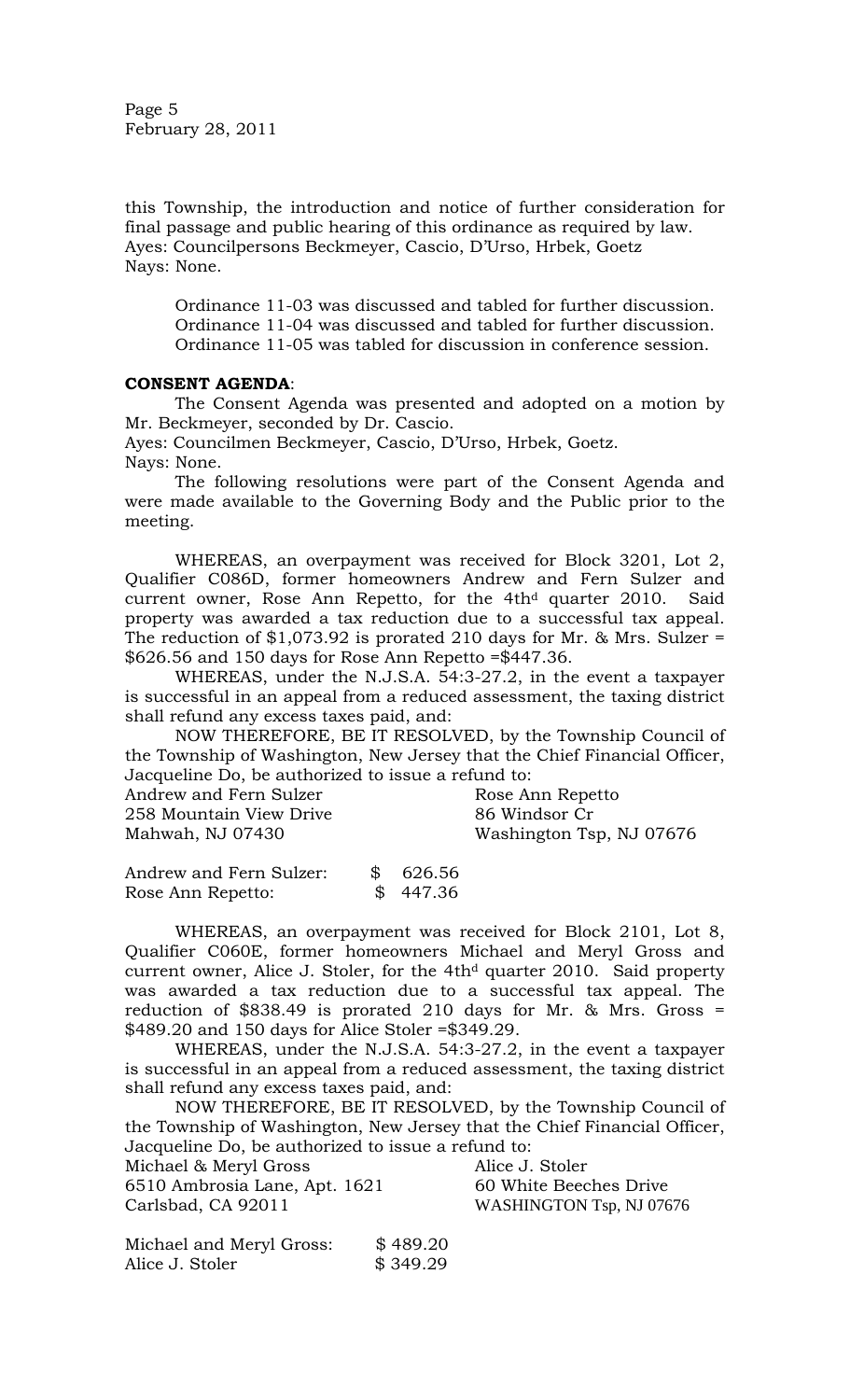WHEREAS, an overpayment was received for Block 4501.01, Lot 1,195 President Road, owner, Jyotikumar and Deborah Kanaabar, for the 4th quarter 2010. Payment was received by Omega Services on October 18, 2010 and on November 5, 2010 payment was received by lender of record. Homeowner is seeking refund of their portion of the dual payment. Omega Services has provided evidence of their canceled check and authorized refund directly to homeowner, and:

WHEREAS, under the New Jersey Statute N.J.S.A. 54:3-27.2, overpayments must be refunded:

NOW THEREFORE, BE IT RESOLVED, by the Township Council of the Township of Washington, New Jersey that the Chief Financial Officer, Jacqueline Do, be authorized to issue a refund to:

Jyotikumar and Deborah Kanabar

195 President Road

Washington Township, NJ 07676-4015

## REFUND: \$2,627.77

WHEREAS, an overpayment was received for Block 3501, Lot 14.01, 71 Ridgewood Road, owner, Dorothy Wink for the 1st quarter 2011. Payments were received on February 3, 2011 by homeowner (\$2,505.41) and on February 8, 2011, (\$2,906.00) paid by lender of record. Homeowner is seeking refund for her portion of the dual payment and:

WHEREAS, under the New Jersey Statute N.J.S.A. 54:3-27.2, overpayments must be refunded:

NOW THEREFORE, BE IT RESOLVED, by the Township Council of the Township of Washington, New Jersey that the Chief Financial Officer, Jacqueline Do, be authorized to issue a refund to:

Dolores Wink

71 Ridgewood Road

Washington Township, NJ 07676

REFUND: \$ 2,505.41

WHEREAS, an overpayment was received for Block 1405.01, Lot 15, owners, Rasim and Elmira Akhtemov, 111 Douglas Drive for the 4th quarter 2010. Resolution was approved on December 6, 2010 for refund to homeowner. In lieu of refund, homeowner accepted transfer credit to 1<sup>st</sup> quarter 2011.

WHEREAS, Resolution dated December 6, 2010 be canceled**.**

NOW, THEREFORE, BE IT RESOLVED, by the Township Council of the Township of Washington, New Jersey that the Chief Financial Officer, Jacqueline Do, cancel previous resolution.

Akhtemov, Rasim and Elmira

11 Douglas Drive

Washington Township, NJ 07676

Refund of \$2,642.26 is canceled from resolution dated December 6, 2010.

WHEREAS, an overpayment was received for Block 4509, Lot 31, owners, Jason Steinfeld and Kelly Heaton, 108 Hickory Street for the 4th quarter 2010. Resolution was approved on December 6, 2010 for refund to homeowner. In lieu of refund, homeowner accepted transfer credit to 1<sup>st</sup> quarter 2011. Wells Fargo paid the reduced 1<sup>st</sup> Q 2011 installment,

WHEREAS, Resolution dated December 6, 2010 be canceled.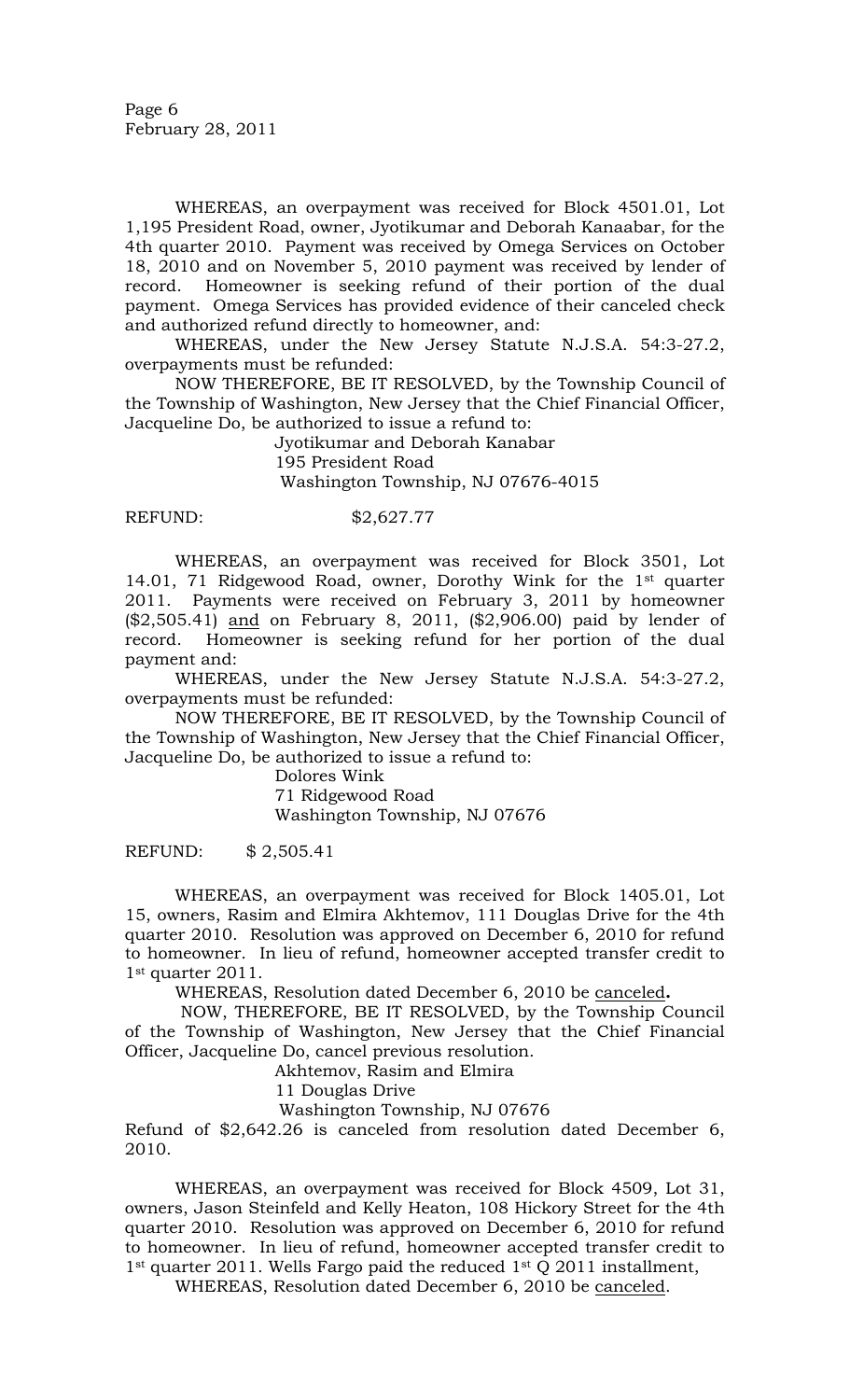Page 7 February 28, 2011

NOW THEREFORE, BE IT RESOLVED, by the Township Council of the Township of Washington, New Jersey that the Chief Financial Officer, Jacqueline Do, cancel previous resolution.

> Wells Fargo 1 Home Campass Mac Ox 2301-03D, DeMain, Iowa 50328-001

Refund of \$651.96 is canceled from resolution dated December 6, 2010.

WHEREAS, the Tax Court of New Jersey granted an adjustment in taxes for Block 1404.02, Lot 2, 105 Salem Road for the years 2009 and 2010. The reduction for 2008 and 2009 must be refunded to homeowner. Refund was approved with Resolution dated January 24, 2011 for tax year 2009 and 2010. However, homeowner paid the reduced amount for 4<sup>th</sup> quarter 2010. The amount of the refund is now reduced to tax year 2009 only.

WHEREAS, under the New Jersey Statute 54:3-27.2, refund of excess taxes is to be refunded to homeowner;

NOW THEREFORE, BE IT RESOLVED, by the Township Council of the Township of Washington, New Jersey that the Chief Financial Officer, Jacqueline Do, be authorized to issue a refund to:

> Brach, Eichler, LLC and Freddy and Marie Salerno 101 Eisenhower Parkway Roseland, NJ 07068

\$4.390.51 (2009)

TOTAL: \$4.390.51

WHEREAS, the Tax Court of New Jersey granted an adjustment in taxes for Block 1404.02, Lot 2, 105 Salem Road for the years 2009 and 2010. The reduction for 2008 and 2009 must be refunded to homeowner. Refund was approved with Resolution dated January 24, 2011 for tax year 2009 and 2010. However, homeowner paid the reduced amount for 4<sup>th</sup> quarter 2010. The amount of the refund is now reduced to tax year 2009 only.

WHEREAS, under the New Jersey Statute 54:3-27.2, refund of excess taxes is to be refunded to homeowner;

NOW THEREFORE, BE IT RESOLVED, by the Township Council of the Township of Washington, New Jersey that the Chief Financial Officer, Jacqueline Do, be authorized to issue a refund to:

> Brach, Eichler, LLC and Freddy and Marie Salerno 101 Eisenhower Parkway Roseland, NJ 07068

\$4.390.51 (2009)

TOTAL: \$4.390.51

WHEREAS, an overpayment was received for Block 4201, Lot 2, 501 Washington Avenue, owner, Vladimir Feldman, for the 1st quarter 2010. Payment was received by homeowner on February 2, 2010 and on February 8, 2010 payment was received by lender of record. Homeowner is seeking refund of his portion of the dual payment. Mr. Feldman has provided evidence of his canceled check, and:

WHEREAS, under the New Jersey Statute N.J.S.A. 54:3-27.2, overpayments must be refunded: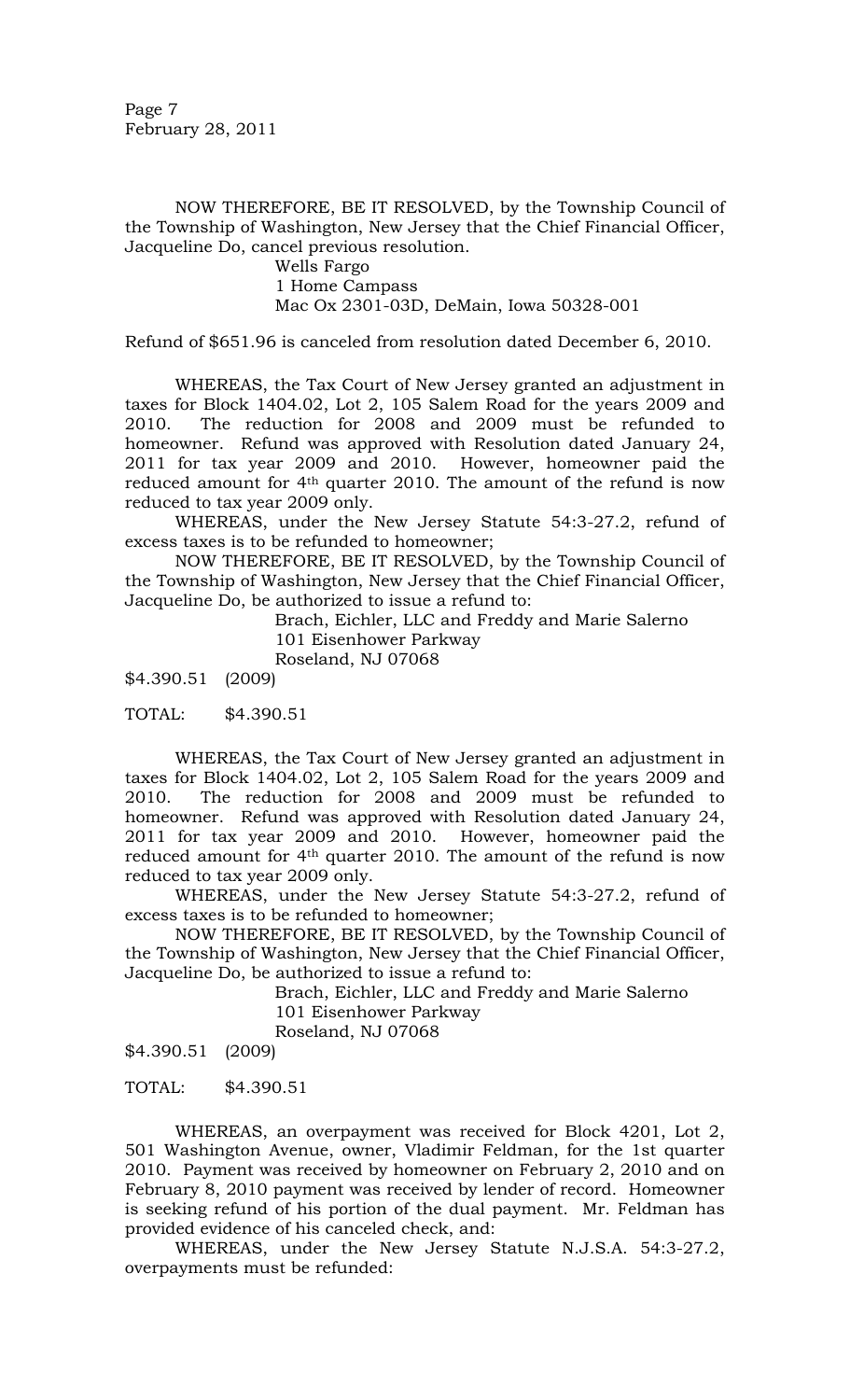Page 8 February 28, 2011

NOW THEREFORE, BE IT RESOLVED, by the Township Council of the Township of Washington, New Jersey that the Chief Financial Officer, Jacqueline Do, be authorized to issue a refund to:

> Vladimir Feldman 501 Washington Avenue Washington Township, NJ 07676-4015

#### REFUND: \$ 1,978.89

WHEREAS, Gilson and Sons, Inc., 22 Spielman Road, Fairfield, N.J. 07004 were inadvertently charged \$50 for Fire Subcode – Permit 11- 017-Block #2506, Lot 7, Qualification Code C505B-100 Ridgewood Road, Township of Washington, NJ.

 WHEREAS, THE Construction Code Official has issued approval dated January 24, 2011 to refund the \$50.00.

 NOW, THEREFORE, BE IT RESOLVED, that the Township Treasurer of the Township of Washington is authorized to refund the money to the amount of \$50.00

WHEREAS, Title 40A:4-58 of the New Jersey Statutes provides if it should become necessary during the first three (3) months of the fiscal year to expend for any of the purposes specified in the budget an amount in excess of the respective sums appropriated therefore and there shall be an excess in an appropriation over and above the amount deemed to be necessary to fulfill the purpose setting forth the facts, adopted by not less than 2/3 votes of the full membership thereof, transfer the amount of such excess to those appropriations deemed to be insufficient;

 NOW, THEREFORE, BE IT RESOLVED, by the Township Council of the Township of Washington that the Treasurer be and is hereby authorized to make the following transfers in the 2010 Budget Appropriations:

|                          | <b>FROM</b> | TO         |
|--------------------------|-------------|------------|
| Dept. of Fire Protection |             |            |
| Other Expense            | \$4,490.71  |            |
| Dept. of Fire Protection |             |            |
| Veh. & Equip. Repair     |             | \$4,490.71 |

WHEREAS, Title 40A:4-58 of the New Jersey Statutes provides if it should become necessary during the first three (3) months of the fiscal year to expend for any of the purposes specified in the budget an amount in excess of the respective sums appropriated therefore and there shall be an excess in an appropriation over and above the amount deemed to be necessary to fulfill the purpose setting forth the facts, adopted by not less than 2/3 votes of the full membership thereof, transfer the amount of such excess to those appropriations deemed to be insufficient;

 NOW, THEREFORE, BE IT RESOLVED, by the Township Council of the Township of Washington that the Treasurer be and is hereby authorized to make the following transfers in the 2010 Budget Appropriations:

|                    | <b>FROM</b> |            |
|--------------------|-------------|------------|
| Elections:         |             |            |
| Other Expense      | \$2,570.78  |            |
| Dept. of Finance   |             |            |
| Tax Collector      |             |            |
| Other Expense      | \$2,305.22  |            |
| Dept. of Recycling |             |            |
| Other Expense      |             | \$4,876.00 |
|                    |             |            |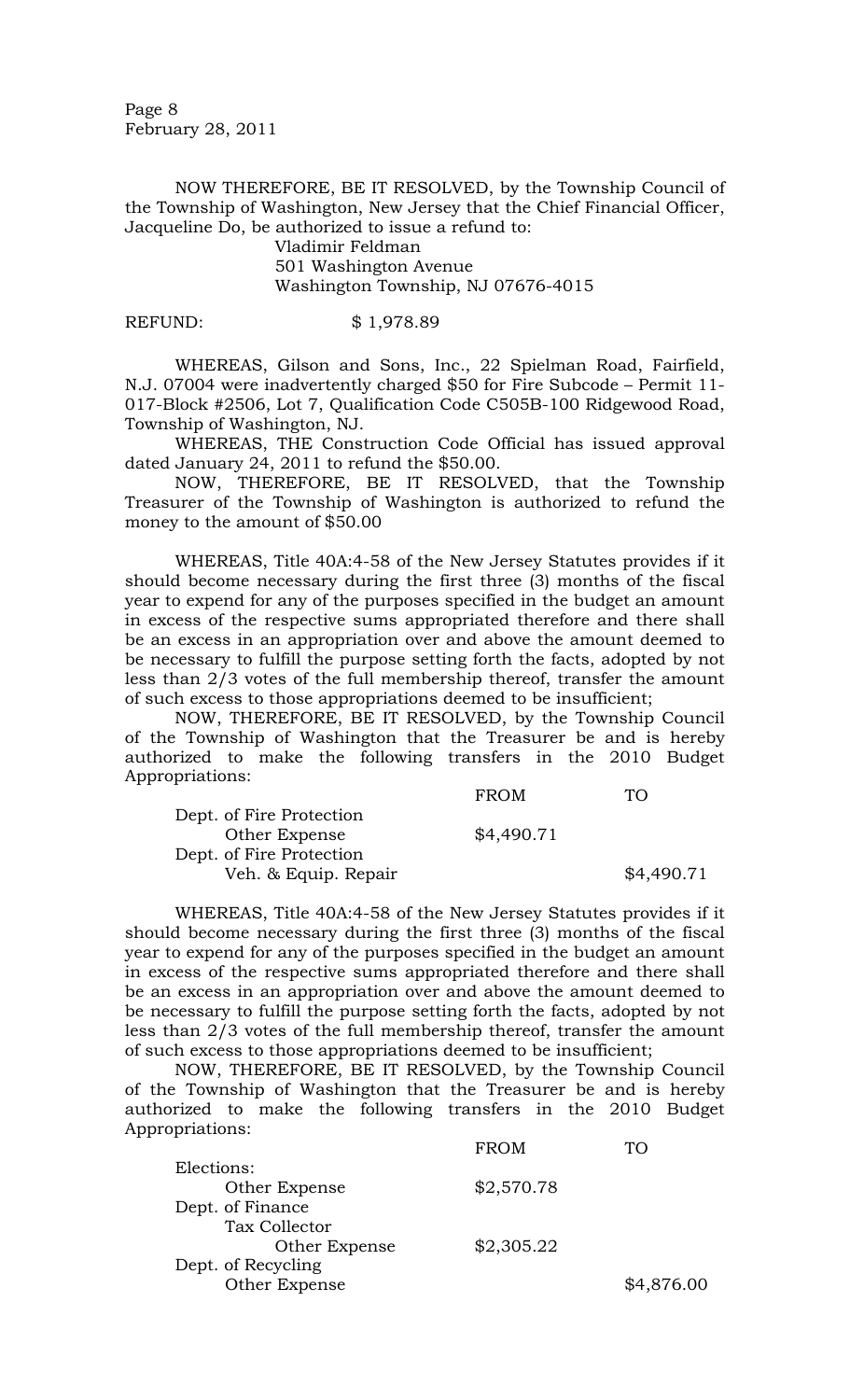Page 9 February 28, 2011

WHEREAS, Title 40A:4-58 of the New Jersey Statutes provides if it should become necessary during the first three (3) months of the fiscal year to expend for any of the purposes specified in the budget an amount in excess of the respective sums appropriated therefore and there shall be an excess in an appropriation over and above the amount deemed to be necessary to fulfill the purpose setting forth the facts, adopted by not less than 2/3 votes of the full membership thereof, transfer the amount of such excess to those appropriations deemed to be insufficient;

 NOW, THEREFORE, BE IT RESOLVED, by the Township Council of the Township of Washington that the Treasurer be and is hereby authorized to make the following transfers in the 2010 Budget Appropriations:

|                               | <b>FROM</b> | TO.  |
|-------------------------------|-------------|------|
| Dept. of Public Safety        |             |      |
| Police – Salary & Wages       | \$30,000.00 |      |
| Dept. of Municipal Facilities |             |      |
| Other Expense                 |             | \$30 |

WHEREAS, an emergent condition has arisen with respect to providing sufficient money for the payment as stated below and no adequate provision has been made in the 2011 Temporary Appropriations for the aforesaid purpose, and N.J.S. 40A:4-20 provides for the creation of an emergency temporary appropriation for the purpose above mentioned; and

 $$30,000.00$ 

 WHEREAS, the total temporary budget resolutions adopted in the year 2011 pursuant to the provisions of Chapter 96, P.L. 1951 (N.J.S. 40 A:4-20) including this resolution total \$3,101,186.00 exclusi9ve of debt service; and

 NOW, THEREFORE BE IT RESOLVED that in accordance with the provisions of N.J.S.40AS:4-20;

 An emergency temporary appropriation be and the same is hereby made for the following:

| Municipal Clerk               |             |
|-------------------------------|-------------|
| Salary & Wages                | \$11,100.00 |
| Dept. of Finance              |             |
| Tax Collector                 |             |
| Salary & Wages                | 8,000.00    |
| Tax Assessor                  |             |
| Salary & Wages                | 6,000.00    |
| Other Expense                 | 1,400.00    |
| Zoning Board of Adjustment    |             |
| Salary & Wages                | 2,000.00    |
| State Uniform Const Code      |             |
| Salary & Wages                | 10,000.00   |
| Dept. of Public Safety        |             |
| Salary & Wages                | 600,000.00  |
| <b>Community Policing</b>     | 200.00      |
| Dept. of Fire Protection      |             |
| Vehicle & Eq. Repair          | 4,000.00    |
| Hose Testing                  | 2,700.00    |
| Dept. of Municipal Facilities |             |
| Salary & Wages                | 117,000.00  |
| Vehicle Parts                 | 500.00      |
| Dept. of Health               |             |
| Salary & Wages                | 12,300.00   |
| <b>Municipal Court</b>        |             |
| Salary & Wages                | 15,000.00   |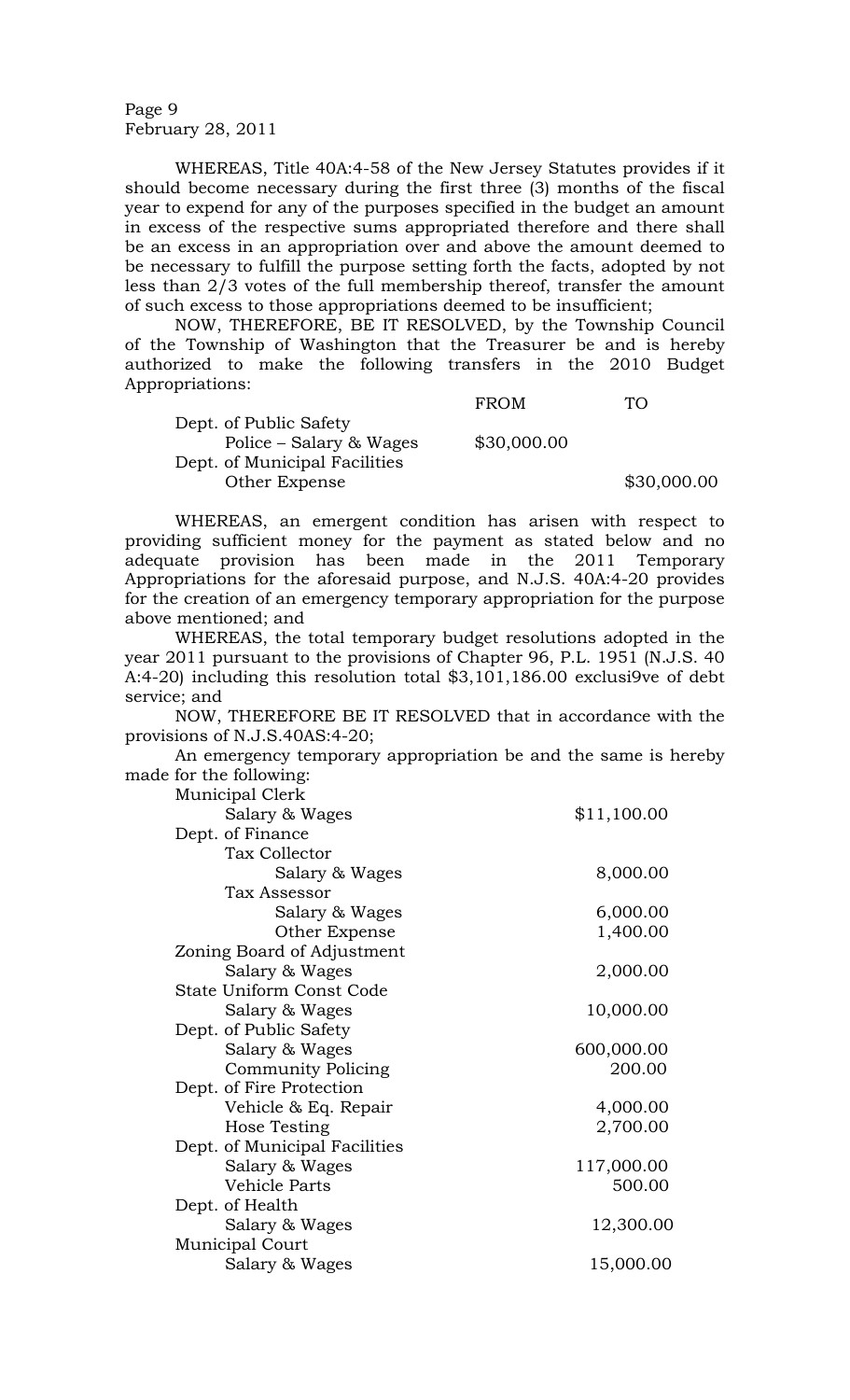BE IT FURTHER RESOLVED, that a copy of this resolution be forwarded to the Director of the Division of Local Government Services.

 WHEREAS, health services agreements have been formalized for the year 2011; and

 NOW, THEREFORE, BE IT RERSOLVED, by the Township Council of the Township of Washington that the following shall be paid in accordance with the 2011 attached agreement:

- 1. Mid Bergen Regional Health
- 2. HARP Health Awareness Health Ed./Nursing Supervisor

## WHEREAS, the Mayor has appointed Vic Fadini, of Vic

Fadini Insurance, 698 Kennedy Drive, Township of Washington, NJ 07676, as Risk Management Consultant for the Township of Washington and the Township Council intends to confirm the manner of payment of said Risk Management Consultant;

 NOW, THEREFORE, BE IT RESOLVED, by the Township Council of the Township of Washington as follows:

- 1. Vic Fadini Insurance, Vic Fadini as Representative, be and is hereby confirmed as Risk management Consultant of the Township of Washington for the period of January 1, 2011 through December 31, 2011.
- 2. The Risk Management Consultant shall be paid a fee equal to 6^ of the Township of Washington's insurance assessment for the current year; said fee to be paid on quarterly basis.
- 3. In the event that the Risk Management Consultant is replaced, such fee shall be paid pro rata based on the period served.

BE AND IT IS RESOLVED, BY THE Township Council of the Township of Washington that the Township Treasurer is hereby authorized to refund the following recreation fee:

Matthew McClutchy

255 Walnut Street

Township of Washington, NJ 07676

Basketball - \$110.00

BE AND IT IS RESOLVED, BY THE Township Council of the Township of Washington that the Township Treasurer is hereby authorized to refund the following recreation fee:

Cathy Tripodi

702 Eastview Terrace

Township of Washington, NJ 07676

Lacrosse - \$125.00

WHEREAS, **Stephanie Viccaro** has satisfied the requirements to attain the Girl Scout Gold Award, the highest award offered by the Girl Scouts of America; and

 WHEREAS, the Township of Washington wishes to acknowledge this extraordinary achievement by this resident of the Township of Washington;

 NOW, THEREFORE, BE IT RESOLVED, that the Township of Washington does hereby officially and publicly acknowledge the achievements of **Stephanie Viccaro** in attaining the Gold Award, to be conferred upon her by the Girl Scouts of America, with congratulations and best wishes to the recipient honoree and her family.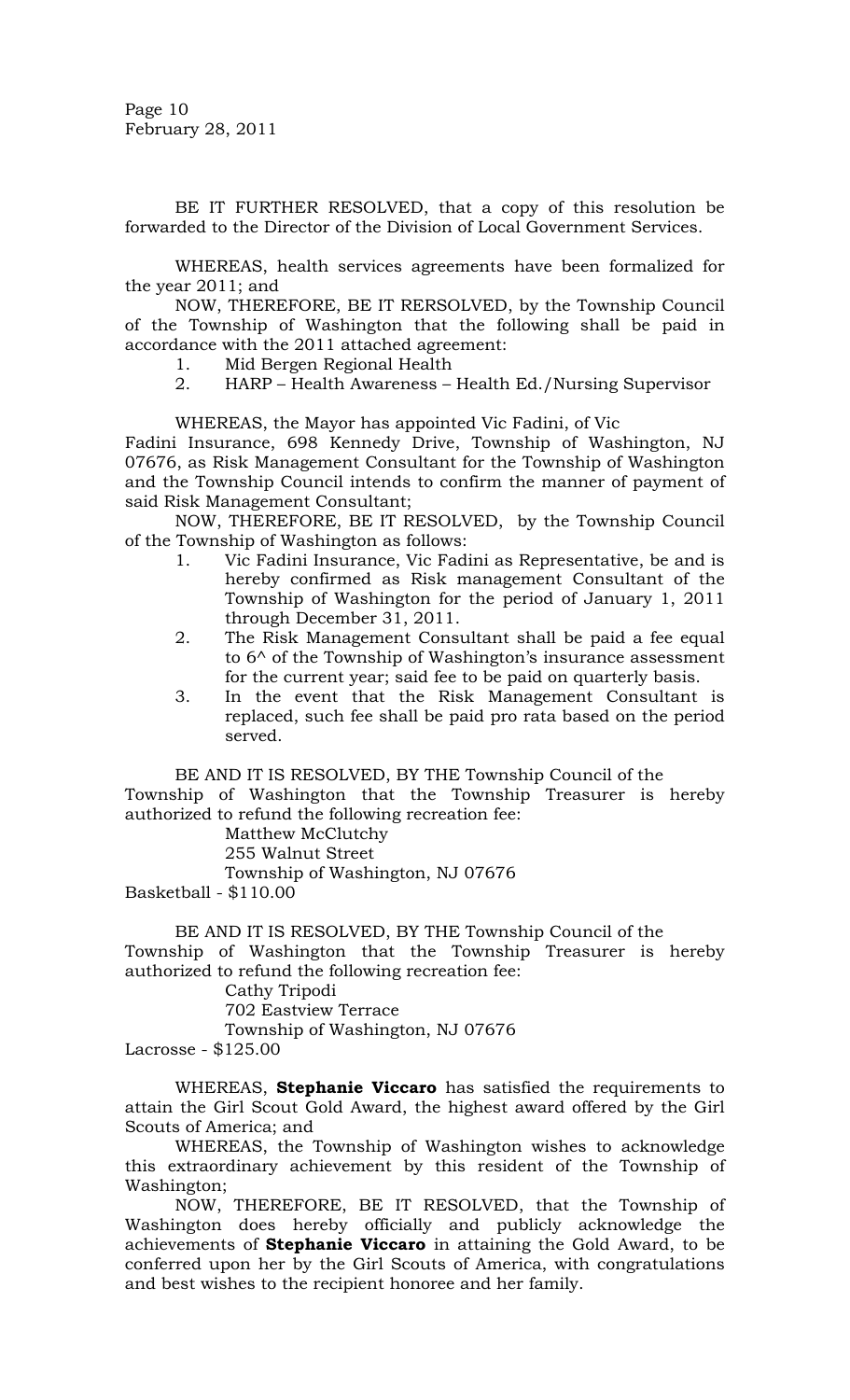Page 11 February 28, 2011

 The foregoing resolution was adopted unanimously by the Township Council of the Township of Washington.

WHEREAS, **Emily Roth** has satisfied the requirements to attain the Girl Scout Gold Award, the highest award offered by the Girl Scouts of America; and

 WHEREAS, the Township of Washington wishes to acknowledge this extraordinary achievement by this resident of the Township of Washington;

 NOW, THEREFORE, BE IT RESOLVED, that the Township of Washington does hereby officially and publicly acknowledge the achievements of **Emily Roth** in attaining the Gold Award, to be conferred upon her by the Girl Scouts of America, with congratulations and best wishes to the recipient honoree and her family.

 The foregoing resolution was adopted unanimously by the Township Council of the Township of Washington.

WHEREAS, **Brittany Schroeder** has satisfied the requirements to attain the Girl Scout Gold Award, the highest award offered by the Girl Scouts of America; and

 WHEREAS, the Township of Washington wishes to acknowledge this extraordinary achievement by this resident of the Township of Washington;

 NOW, THEREFORE, BE IT RESOLVED, that the Township of Washington does hereby officially and publicly acknowledge the achievements of **Brittany Schroeder** in attaining the Gold Award, to be conferred upon her by the Girl Scouts of America, with congratulations and best wishes to the recipient honoree and her family.

 The foregoing resolution was adopted unanimously by the Township Council of the Township of Washington.

WHEREAS, **Alison Cassidy** has satisfied the requirements to attain the Girl Scout Gold Award, the highest award offered by the Girl Scouts of America; and

 WHEREAS, the Township of Washington wishes to acknowledge this extraordinary achievement by this resident of the Township of Washington;

 NOW, THEREFORE, BE IT RESOLVED, that the Township of Washington does hereby officially and publicly acknowledge the achievements of **Alison Cassidy** in attaining the Gold Award, to be conferred upon her by the Girl Scouts of America, with congratulations and best wishes to the recipient honoree and her family.

 The foregoing resolution was adopted unanimously by the Township Council of the Township of Washington.

WHEREAS, **Catherine DeSciora** has satisfied the requirements to attain the Girl Scout Gold Award, the highest award offered by the Girl Scouts of America; and

 WHEREAS, the Township of Washington wishes to acknowledge this extraordinary achievement by this resident of the Township of Washington;

 NOW, THEREFORE, BE IT RESOLVED, that the Township of Washington does hereby officially and publicly acknowledge the achievements of **Catherine DeSciora** in attaining the Gold Award, to be conferred upon her by the Girl Scouts of America, with congratulations and best wishes to the recipient honoree and her family.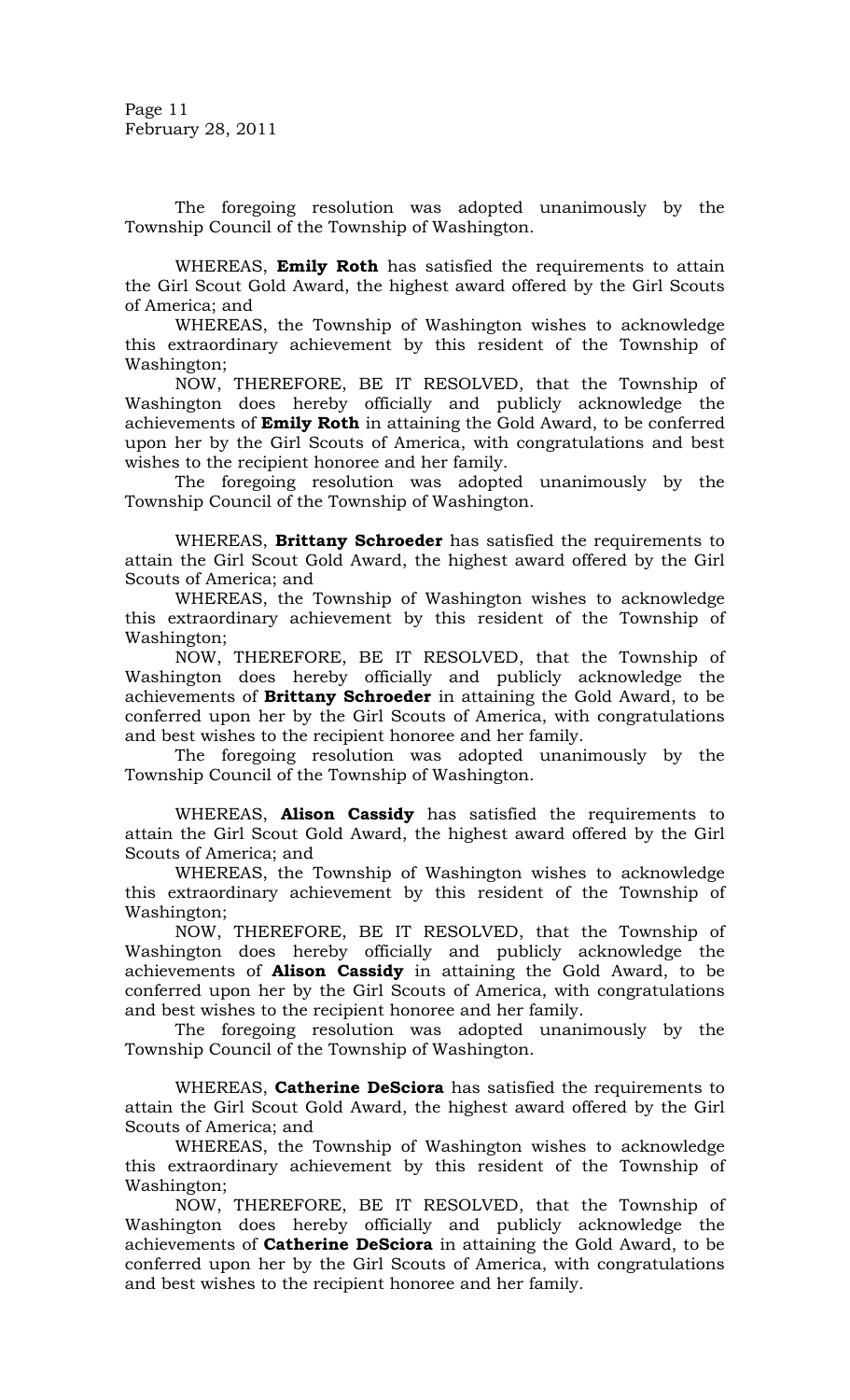Page 12 February 28, 2011

The foregoing resolution was adopted unanimously by the Township Council of the Township of Washington.

WHEREAS, **Kaitlyn Fanale** has satisfied the requirements to attain the Girl Scout Gold Award, the highest award offered by the Girl Scouts of America; and

 WHEREAS, the Township of Washington wishes to acknowledge this extraordinary achievement by this resident of the Township of Washington;

 NOW, THEREFORE, BE IT RESOLVED, that the Township of Washington does hereby officially and publicly acknowledge the achievements of **Kaitlyn Fanale** in attaining the Gold Award, to be conferred upon her by the Girl Scouts of America, with congratulations and best wishes to the recipient honoree and her family.

 The foregoing resolution was adopted unanimously by the Township Council of the Township of Washington.

WHEREAS, **Catherine Lilgeberg** has satisfied the requirements to attain the Girl Scout Gold Award, the highest award offered by the Girl Scouts of America; and

 WHEREAS, the Township of Washington wishes to acknowledge this extraordinary achievement by this resident of the Township of Washington;

 NOW, THEREFORE, BE IT RESOLVED, that the Township of Washington does hereby officially and publicly acknowledge the achievements of **Catherine Lilgeberg** in attaining the Gold Award, to be conferred upon her by the Girl Scouts of America, with congratulations and best wishes to the recipient honoree and her family.

 The foregoing resolution was adopted unanimously by the Township Council of the Township of Washington.

WHEREAS, **Gina Boylan** has satisfied the requirements to attain the Girl Scout Gold Award, the highest award offered by the Girl Scouts of America; and

 WHEREAS, the Township of Washington wishes to acknowledge this extraordinary achievement by this resident of the Township of Washington;

 NOW, THEREFORE, BE IT RESOLVED, that the Township of Washington does hereby officially and publicly acknowledge the achievements of **Gina Boylan** in attaining the Gold Award, to be conferred upon her by the Girl Scouts of America, with congratulations and best wishes to the recipient honoree and her family.

 The foregoing resolution was adopted unanimously by the Township Council of the Township of Washington.

WHEREAS, **Alyssa Milazzo** has satisfied the requirements to attain the Girl Scout Gold Award, the highest award offered by the Girl Scouts of America; and

 WHEREAS, the Township of Washington wishes to acknowledge this extraordinary achievement by this resident of the Township of Washington;

 NOW, THEREFORE, BE IT RESOLVED, that the Township of Washington does hereby officially and publicly acknowledge the achievements of **Alyssa Milazzo** in attaining the Gold Award, to be conferred upon her by the Girl Scouts of America, with congratulations and best wishes to the recipient honoree and her family.